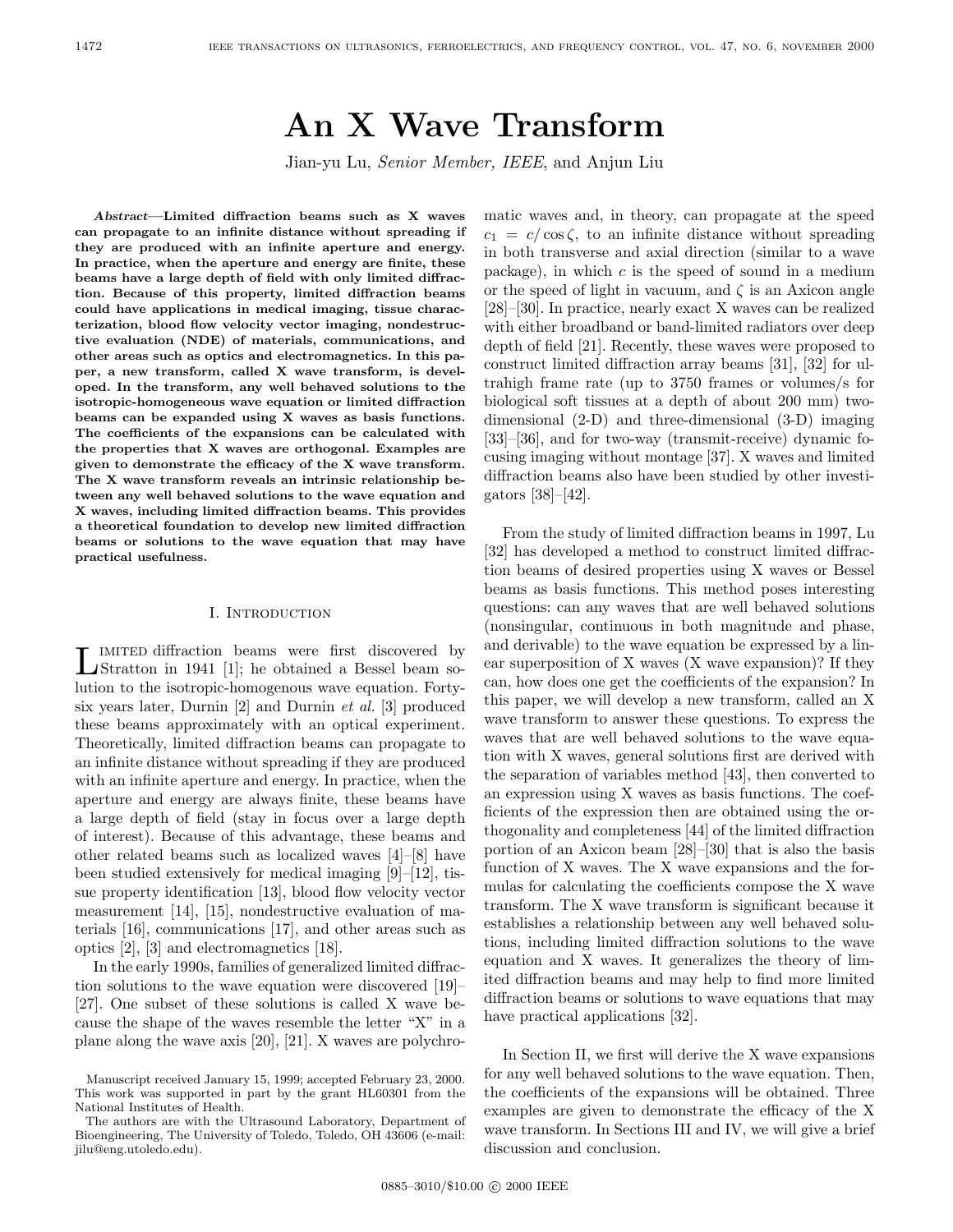#### II. Theory

#### A. Solutions to Wave Equation and X Wave Expansions

1. X Waves: A three-dimensional scalar wave equation in a cylindrical coordinates for source-free, loss-less, and isotropic-homogeneous media is given by:

$$
\left[\frac{1}{r}\frac{\partial}{\partial r}\left(r\frac{\partial}{\partial r}\right) + \frac{1}{r^2}\frac{\partial^2}{\partial \phi^2} + \frac{\partial^2}{\partial z^2} - \frac{1}{c^2}\frac{\partial^2}{\partial t^2}\right]\Phi = 0, \tag{1}
$$

where  $\Phi = \Phi(\vec{r}, t)$  denotes acoustic pressure or Hertz potential at a spatial point  $\vec{r} = (r, \phi, z)$  and time t, where  $r = \sqrt{x^2 + y^2}$  is a radial distance, x and y are variables in rectangular coordinates,  $\phi$  is azimuthal angle, z is the axial axis, and c is the speed of sound in the medium or the speed of light in a vacuum.

One of the families of solutions of (1) is an nth-order X wave [20] that is a linear superposition of the limited diffraction portion of an Axicon beam [30]:

$$
\Phi_{X_{n,\zeta}}(\vec{r},t) = \Phi_{X_{n,\zeta}}(r,\phi,\pm(z \pm c_1 t))
$$
\n
$$
= e^{in\phi} \int_{0}^{\infty} T_{n,\zeta}(k) J_n(kr \sin \zeta) e^{\pm ik \cos \zeta(z \pm c_1 t)} dk,
$$
\n
$$
(n = 0, \pm 1, \pm 2, \cdots), \tag{2}
$$

where  $c_1 = c/\cos\zeta$  is both the group and phase velocity of the X wave  $(d\omega/dk_z = \omega/k_z = c_1 \geq c$ , where  $k_z = k \cos \zeta$ ,  $k = \omega/c$  is the wave number,  $\omega = 2\pi f$  is the angular frequency, f is the temporal frequency,  $\zeta(0 \leq \zeta \leq \pi/2)$  is the Axicon angle [28]–[30] of the X wave,  $J_n(\cdot)$  is the nthorder Bessel function of the first kind,  $n$  is termed the "order" of the waves,  $T_{n,\zeta}(k) = B_{n,\zeta}(k)e^{-ka_0}$ , where  $a_0$  is a constant that determines the fall-off speed of the highfrequency components of X waves and  $B_{n,\zeta}(k)$  is any well behaved function that could represent the transfer function of a practical acoustic transducer or electromagnetic antenna for a given n and  $\zeta$ .

Notice that, in (2), the " $\pm$ " in front of  $c_1$  represent backward and forward propagating waves along the z axis, respectively. The " $\pm$ " in front of *ik* represents the positive and negative directions, respectively, of both the axial distance,  $z$ , and time,  $t$ . With the negative sign, we have:

$$
\Phi_{X_{n,\zeta}}(r,\phi,-(z \pm c_1 t)) = \Phi_{X_{n,\zeta}}(r,\phi,(-z) \pm c_1 (-t)),
$$
\n(3)

which is similar to that of a positive sign, but the variables are in a reverse direction. For the simplicity of the presentation, in the following, we consider only the forward propagating waves and the positive direction of both the axial distance and time. All results will be the same for the backward propagating waves and for the case of a reverse direction of both the axial distance and time.

2. Arbitrary Solutions: From the mathematical physics, a general solution to the wave equation (1) can be obtained with a separation of variables method [43], [45]. Assuming

$$
\Phi(\vec{r},t) = \mathcal{U}(\vec{r})\mathcal{P}(t) \tag{4}
$$

and inserting (4) into (1), one obtains the following two equations:

$$
P''(t) + k^2 c^2 P(t) = 0
$$
 (5)

and

$$
\nabla^2 \mathbf{U}(\vec{r}) + k^2 \mathbf{U}(\vec{r}) = 0,\tag{6}
$$

where " $\mu$ " represents second derivative with respect to the variable,  $t$ . A well behaved solution to  $(5)$  is given by:

$$
P(t) = C_A e^{ikct} + C_B e^{-ikct},\tag{7}
$$

where  $k \geq 0$  is the wave number, and  $C_A$  and  $C_B$  are arbitrary complex constants. Let

$$
U(\vec{r}) = R(r)\Pi(\phi)Z(z),\tag{8}
$$

we have the solutions to  $(6)$  [43], [45] [see (9) on top of next page]: where  $n = 0, \pm 1, \pm 2, \ldots$ , are integers,  $I_n(\cdot)$ is a hyperbolic (complex-argument) Bessel function of the first kind (page 1259 of [45]),  $C_C$ ,  $C_D$ ,  $C_E$ , and  $C_F$  are arbitrary complex constants, and  $\mu$ ,  $k = \omega/c$ , and h are real constants.  $h^2 = -\mu$  when  $\mu < 0$ .

When  $\mu = 0$ , solving (6) directly by the separation of variables (8), we have:

$$
Z(z) = C_E + C_D z,\t\t(10)
$$

which is infinity when both  $C_D \neq 0$  and  $z \to \pm \infty$ . For  $Z(z)$ to remain finite as  $z \to \pm \infty$ ,  $C_D \equiv 0$ . In this case,  $\Phi(\vec{r}, t)$ in (4) will not be a function of z when  $\mu = 0$ . A similar thing happens in (5) too, i.e.,  $\Phi(\vec{r},t)$  is not a function of t if  $k = 0$ .

We are interested in well behaved solutions that can be approximated with a physical system. This means that only some rows of (9) should be retained. For the first row in (9), if  $z \to \pm \infty$  and  $C_E \neq 0$  or  $C_F \neq 0$ ,  $U(\vec{r}) = \infty$ . Such a wave is not physically realizable and should be discarded. Similarly, the third row in (9) is infinity when  $r \to \infty$  and also should be discarded. In addition, because the integer,  $n$ , assumes both positive and negative values by definition, only one of the terms,  $C_C$  and  $C_D$ , is needed and thus one can set  $C_D \equiv 0$ . Therefore, (9) is simplified to:

$$
U(\vec{r}) = C_C e^{in\phi} (C_E e^{ihz} + C_F e^{-ihz}) J_n(\sqrt{k^2 - h^2 r}).
$$
\n(11)

Let  $h = k \cos \zeta$ , where  $0 \le \zeta < \pi/2$  is a real constant, we Let  $n = k \cos \zeta$ , where  $0 \le \zeta \le \pi/2$  is a real constant, we<br>have  $\sqrt{k^2 - h^2} = k \sin \zeta$ . Combining (7) and (11) with (4), one obtains the characteristic solution (eigen solution) to the wave equation (1):

$$
\Phi_{n,k,\zeta}(r,\phi,z,t) = (C_A e^{ikct} + C_B e^{-ikct})
$$
  
× $C_C e^{in\phi} (C_E e^{ikz \cos \zeta} + C_F e^{-ikz \cos \zeta}) J_n(kr \sin \zeta).$  (12)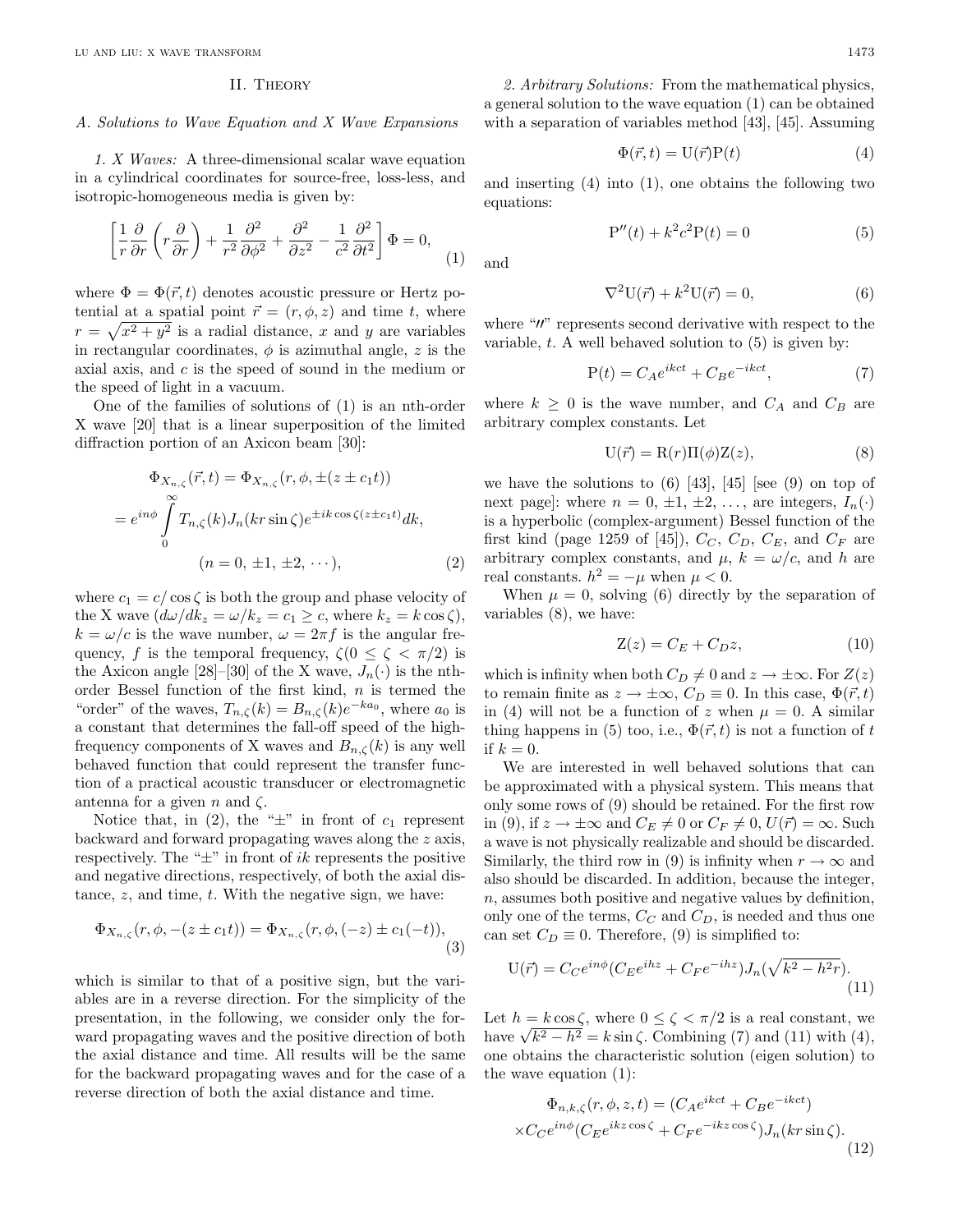$$
U(\vec{r}) = \begin{cases} (C_C e^{in\phi} + C_D e^{-in\phi}) \left( C_E e^{\sqrt{\mu}z} + C_F e^{-\sqrt{\mu}z} \right) J_n(\sqrt{k^2 + \mu}r), \ \mu > 0\\ (C_C e^{in\phi} + C_D e^{-in\phi}) \left( C_E e^{ihz} + C_F e^{-ihz} \right) J_n(\sqrt{k^2 - h^2}r), \ \mu < 0 \text{ and } k^2 \ge h^2, \\ (C_C e^{in\phi} + C_D e^{-in\phi}) \left( C_E e^{ihz} + C_F e^{-ihz} \right) I_n(\sqrt{h^2 - k^2}r), \ \mu < 0 \text{ and } k^2 < h^2 \end{cases} \tag{9}
$$

As discussed before, if the backward propagating waves and the waves in the reverse directions of both the axial distance and time are ignored, (12) is further simplified:

$$
\Phi_{n,k,\zeta}(r,\phi,z,t) = \Phi_{n,k,\zeta}(r,\phi,z-c_1t)
$$
  
=  $T_{n,\zeta}(k)\Phi_{A_{n,k,\zeta}}(r,\phi,z-c_1t),$  (13)

where  $c_1 = c / \cos \zeta$  and

$$
\Phi_{A_{n,k,\zeta}}(r,\phi,z-c_1t) = e^{in\phi}J_n(kr\sin\zeta)e^{ik\cos\zeta(z-c_1t)}\tag{14}
$$

is the limited diffraction portion of the Axicon beam [30] and  $T_{n,\zeta}(k) = C_C C_B C_E$ .

The general solution to the wave equation is a superposition of (13) over the free parameters (eigenvalues),  $n, \zeta$ , and k:

$$
\Phi(\vec{r},t) = \sum_{n=-\infty}^{\infty} \int_{0}^{\pi/2} d\zeta \int_{0}^{\infty} dk T_{n,\zeta}(k) \Phi_{A_{n,k,\zeta}}(r,\phi,z-c_1t)
$$

$$
= \sum_{n=-\infty}^{\infty} \int_{0}^{\pi/2} \left[ e^{in\phi} \int_{0}^{\infty} T_{n,\zeta}(k) J_n(kr\sin\zeta) e^{ik\cos\zeta(z-c_1t)} dk \right] d\zeta
$$

$$
= \sum_{n=-\infty}^{\infty} \int_{0}^{\pi/2} \Phi_{X_{n,\zeta}}(r,\phi,z-c_1t) d\zeta.
$$
(15)

Notice that the term in the square brackets is an nth-order X wave in (2).

3. Special Case for Limited Diffraction Beams: If  $T_{n,\zeta'}(k) = T_{n,\zeta}(k)\delta(\zeta' - \zeta)$ , where  $T_{n,\zeta}(k)$  is equal to  $T_{n,\zeta'}(k)$  evaluated at a constant  $\zeta$   $(0 \leq \zeta \leq \pi/2)$ , and  $\delta(\cdot)$ is the Dirac-Delta function [45], (15) represents a limited diffraction beam [32]:

$$
\Phi(r,\phi,z-c_1t) = \sum_{n=-\infty}^{\infty} \int_{0}^{\pi/2} \Phi_{X_{n,\zeta'}}(r,\phi,z-c'_1t)d\zeta'
$$

$$
= \sum_{n=-\infty}^{\infty} e^{in\phi} \int_{0}^{\infty} T_{n,\zeta}(k)J_n(kr\sin\zeta)e^{ik\cos\zeta(z-c_1t)}dk
$$

$$
= \sum_{n=-\infty}^{\infty} \Phi_{X_{n,\zeta}}(r,\phi,z-c_1t) \tag{16}
$$

travelling at a constant group and phase velocity,  $c_1$  =  $c/\cos\zeta$  ( $c'_1 = c/\cos\zeta'$ ). Travelling with the wave,  $\Phi(r, \phi, z - c_1 t)$ , at the speed,  $c_1$ , one sees a constant wave pattern.

Therefore, X waves in (2) are the basis functions of all limited diffraction beams (any limited diffraction beams are a superposition of X waves over the index  $n$ ). A special case is that  $T_{n,\zeta}(k) = T(k)$  for all the index n. This means that all the X wave components of a limited diffraction beam,  $\Phi(r, \phi, z - c_1 t)$ , are produced with the same transducer that has a constant transfer function or bandwidth.

## B. Coefficients of X Wave Expansions

Eq. (15) and (16) demonstrate that any well behaved solutions, including limited diffraction solutions to the wave equation, can be expanded with X waves. In the following, we will find the coefficients of the expansions. To get the coefficients of well behaved solutions, we must use the limited diffraction portion of an Axicon beam [see (2) and (14)] [30] that is the basis of X waves and is orthogonal and complete  $[44]$ . Combined with the X wave expansions, formulas to obtain the coefficients will produce a new transform, called the X wave transform.

Multiplying both sides of (15) with a conjugation of the limited diffraction portion of an Axicon beam (14) [30]:

$$
\Phi_{A_{n,k,\zeta}}^*(r,\phi,z-c_1t)
$$
  
=  $e^{-in\phi}J_n(kr\sin\zeta)e^{-ik\cos\zeta(z-c_1t)},$  (17)

where "\*" represents a complex conjugation, and integrating the results over the variables,  $r$ ,  $\phi$ , and  $t$ , we have:

$$
\int_{0}^{\infty} r dr \int_{-\pi}^{\pi} d\phi \int_{-\infty}^{\infty} dt \Phi(r, \phi, z, t) \Phi_{A_{n,k,\zeta}}^{*}(r, \phi, z - c_1 t)
$$

$$
= \int_{0}^{\infty} r dr \int_{-\pi}^{\pi} d\phi \int_{-\infty}^{\infty} dt \times
$$

$$
\left[ \sum_{n'=-\infty}^{\infty} \int_{0}^{\pi/2} d\zeta' e^{in'\phi}, \int_{0}^{\infty} dk' T_{n',\zeta'}(k') J_{n'}(k' r \sin \zeta') e^{ik' \cos \zeta' (z - c'_1 t)} \right] \times \left[ e^{-in\phi} J_n(k r \sin \zeta) e^{-ik \cos \zeta (z - c_1 t)} \right].
$$
(18)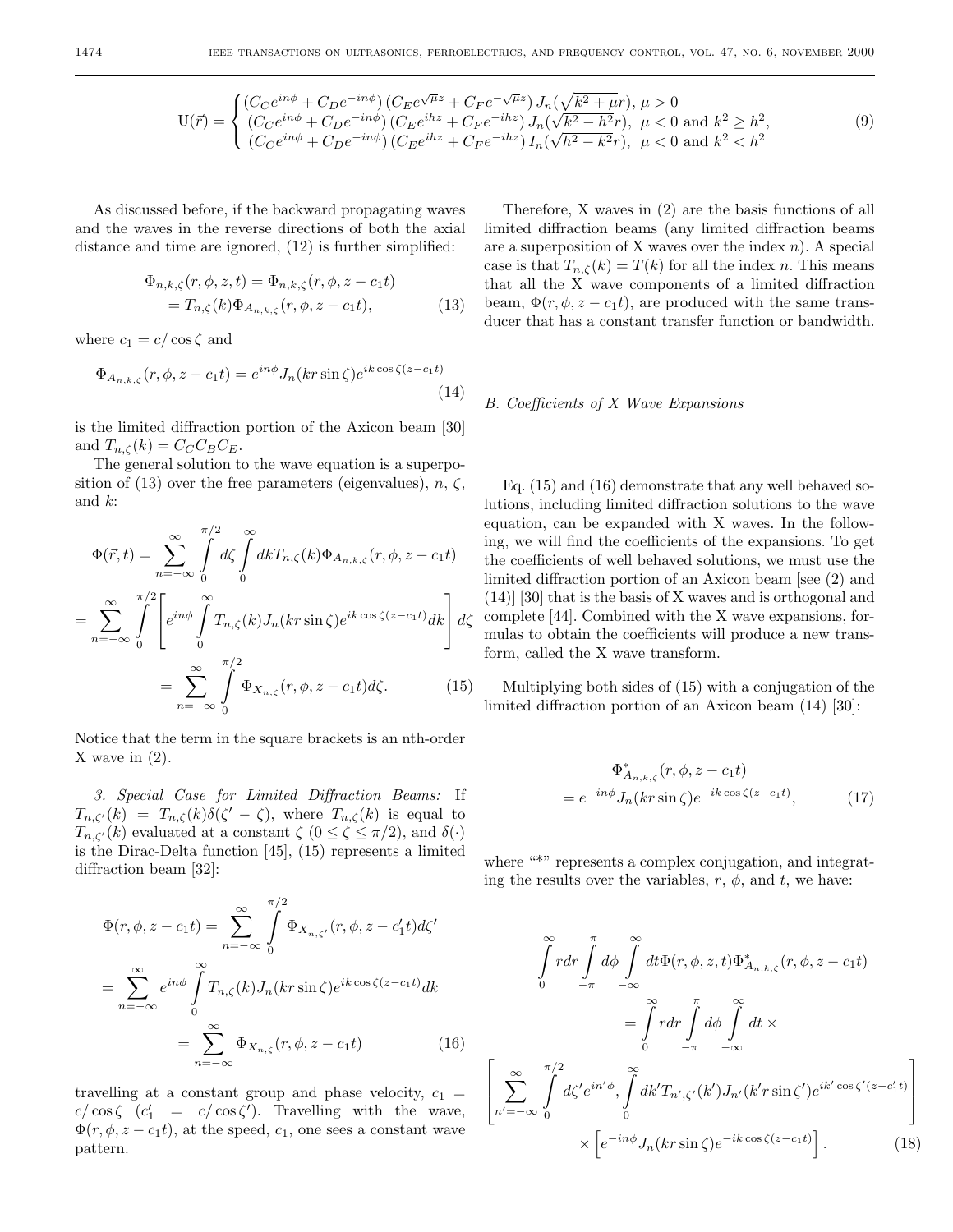Rearranging the terms in (18), one obtains:

$$
\int_{0}^{\infty} r dr \int_{-\pi}^{\pi} d\phi \int_{-\infty}^{\infty} dt \Phi(r, \phi, z, t) \Phi_{A_{n,k,\zeta}}^{*}(r, \phi, z - c_{1}t)
$$
  

$$
= 2\pi \sum_{n' = -\infty}^{\infty} \left[ \int_{-\pi}^{\pi} d\phi e^{i(n' - n)\phi} \right] \int_{0}^{\pi/2} d\zeta'
$$
  

$$
\times \int_{-\infty}^{\infty} dt \frac{1}{2\pi} \int_{-\infty}^{\infty} dk' T_{n',\zeta'}(k') H(k')
$$
  

$$
\left[ \int_{0}^{\infty} r dr J_{n'}(k' r \sin \zeta') J_{n}(k r \sin \zeta) \right]
$$
  

$$
\times e^{iz(k' \cos \zeta' - k \cos \zeta)} e^{-ik'ct} e^{ikct}, \qquad (19)
$$

where  $H(k')$  is the Heaviside step function [46], [47]:

$$
H(k') = \begin{cases} 1, & k' \ge 0 \\ 0, & \text{Otherwise} \end{cases}
$$
 (20)

and the integrations over  $k'$  and t in (19) are an inverse Fourier transform of:

$$
\frac{T_{n',\zeta'}(k')H(k')}{c}
$$

$$
\left[\int_{0}^{\infty} r dr J_{n'}(k' r \sin \zeta') J_{n}(k r \sin \zeta)\right] e^{iz(k' \cos \zeta' - k \cos \zeta)},
$$
(21)

followed by a Fourier transform, which are cancelled with each other. With  $(21)$ ,  $(19)$  is simplified:

$$
\int_{0}^{\infty} r dr \int_{-\pi}^{\pi} d\phi \int_{-\infty}^{\infty} dt \Phi(r, \phi, z, t) \Phi_{A_{n,k,\zeta}}^{*}(r, \phi, z - c_1 t)
$$

$$
= \frac{2\pi H(k)}{c} \sum_{n'=-\infty}^{\infty} \left[ \int_{-\pi}^{\pi} d\phi e^{i(n'-n)\phi} \right] \int_{0}^{\pi/2} d\zeta' T_{n',\zeta'}(k)
$$

$$
\times \left[ \int_{0}^{\infty} r dr J_{n'}(kr \sin \zeta') J_{n}(kr \sin \zeta) \right] e^{ikz(\cos \zeta' - \cos \zeta)}.
$$
(22)

The first square brackets in (22) are given by:

$$
\int_{-\pi}^{\pi} e^{i(n'-n)\phi} d\phi = 2\pi \delta_K(n'-n) = \begin{cases} 2\pi, & \text{If } n'=n\\ 0, & \text{Otherwise} \end{cases}
$$

where  $\delta_K(\cdot)$  is the Kronecker-Delta function. The second square brackets in  $(22)$  is given by (page 943 of  $[45]$ ):

$$
\int_{0}^{\infty} r dr J_n(kr \sin \zeta') J_n(kr \sin \zeta)
$$

$$
= \frac{1}{k^2 \sqrt{\sin \zeta' \sin \zeta}} \delta(\sin \zeta' - \sin \zeta). \tag{24}
$$

Substituting  $(23)$  and  $(24)$  into  $(22)$ , we have:

$$
\int_{0}^{\infty} r dr \int_{-\pi}^{\pi} d\phi \int_{-\infty}^{\infty} dt \Phi(r, \phi, z, t) \Phi_{A_{n,k,\zeta}}^{*}(r, \phi, z - c_1 t)
$$

$$
= \frac{(2\pi)^2 H(k)}{k^2 c \sin \zeta \cos \zeta} T_{n,\zeta}(k). \tag{25}
$$

From (25), the coefficients of the X wave expansion (15) are obtained:

$$
T_{n,\zeta}(k) = \frac{k^2 c \sin \zeta \cos \zeta H(k)}{(2\pi)^2}
$$

$$
\times \int_{0}^{\infty} r dr \int_{-\pi}^{\pi} d\phi \int_{-\infty}^{\infty} dt \Phi(r, \phi, z, t) \Phi_{A_{n,k,\zeta}}^{*}(r, \phi, z - c_1 t), \qquad (26)
$$

where  $H(k)$  is used to indicate that k is positive and thus it can be moved from the denominator to the numerator of (26). The (26) is obtained using the properties of the orthogonality and completeness [44] of the limited diffraction portion of an Axicon beam in (14) [30].

A similar formula can be obtained for (16) to calculate the coefficients of the X wave expansion of limited diffraction beams (see the Appendix):

$$
T_{n,\zeta}(k) = \frac{cH(k)}{(2\pi)^2 J_n^2(kr\sin\zeta)}
$$

$$
\times \int\limits_{-\pi}^{\pi} d\phi \int\limits_{-\infty}^{\infty} dt \Phi(r,\phi,z-c_1t) \Phi^*_{A_{n,k,\zeta}}(r,\phi,z-c_1t), \tag{27}
$$

where  $H(k)$  also is moved from the denominator to the numerator. Notice that there will always be a term,  $J_n^2(kr\sin\zeta)$ , from the integrations on the right-hand side of  $(27)$  to cancel that in the denominator [see  $(14)$  and (16)]. This term is a result of the cancellation of integrations over both  $k$  and  $t$ , and the Kronecker-Delta function (23) due to the integration over  $\phi$  [see (47)–(50) in the Appendix for details].

## C. Examples

To demonstrate the efficacy of the X wave transform, the following three examples are given.

1. A Composite X Wave: A composite X wave is a linear combination of two broadband limited diffraction X waves [20] of different Axicon angles:

$$
\Phi(r, \phi, z, t)
$$
  
=  $K_A \Phi_{X_A}(r, \phi, z - c_A t) + K_B \Phi_{X_B}(r, \phi, z - c_B t),$  (28)

where  $K_A$  and  $K_B$  are arbitrary constants,

$$
\Phi_{X_A}(r, \phi, z - c_A t)
$$
\n
$$
= \int_0^\infty J_0(kr \sin \zeta_A) e^{ik \cos \zeta_A(z - c_A t)} dk
$$
\n(29)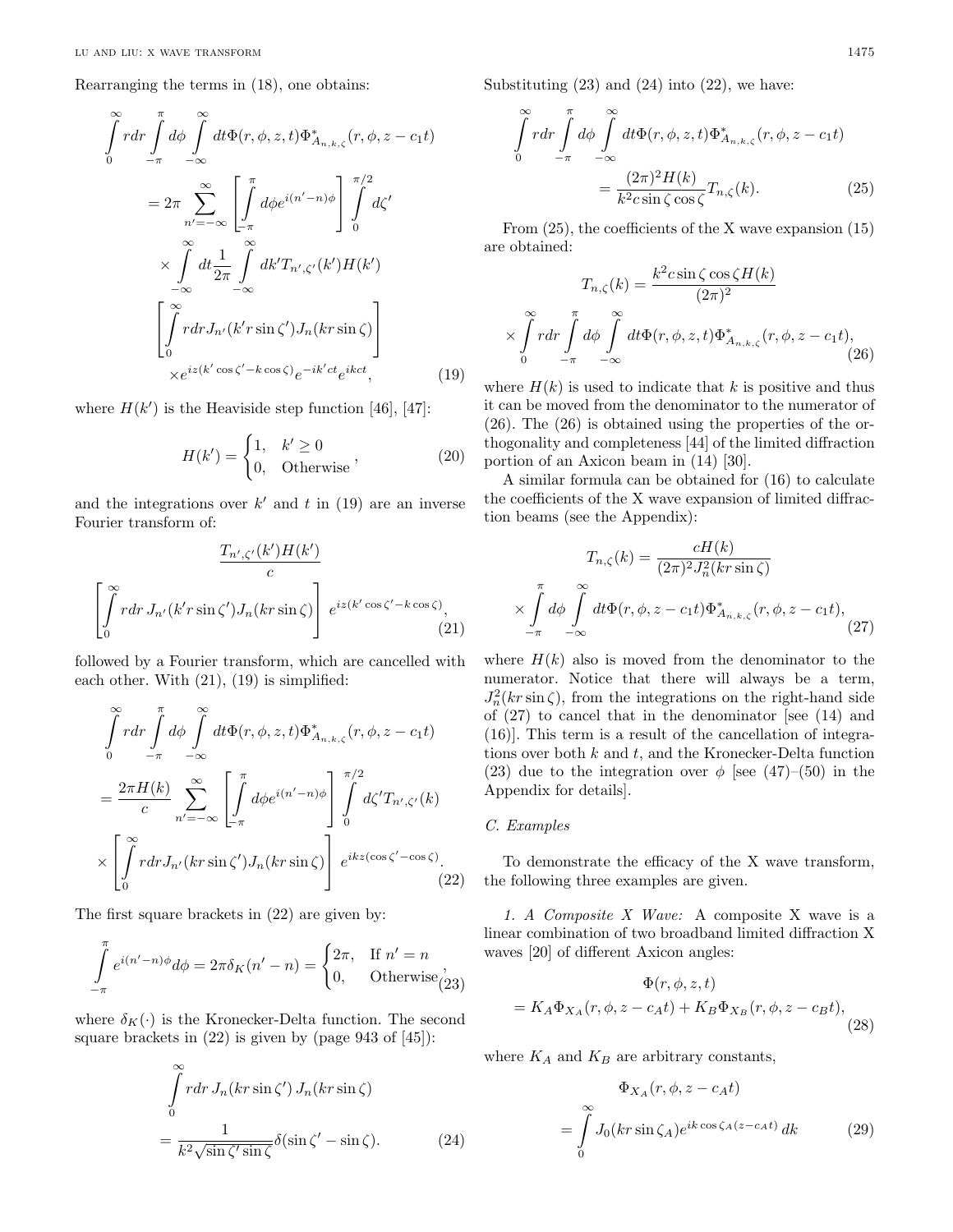and

$$
\Phi_{X_B}(r, \phi, z - c_B t)
$$
\n
$$
= \int_{0}^{\infty} J_0(kr \sin \zeta_B) e^{ik \cos \zeta_B(z - c_B t)} dk \tag{30}
$$

are the first and second X waves, respectively,  $\zeta_A$  and  $\zeta_B$ are Axicon angles, and  $c_A = c/\cos\zeta_A$  and  $c_B = c/\cos\zeta_B$ are both phase and group velocities. If  $\zeta_A \neq \zeta_B$ , the composite X wave is not a limited diffraction beam because it cannot be written as  $\Phi(r, \phi, z - c_1 t)$ , where  $c_1$  is a single constant phase and group velocity of the wave.

The coefficients of the expansion of the composite X wave can be calculated with  $(26)$  [see  $(31)$  on page 1477].

Rearranging the terms in (31), one obtains (32) [page 1477, and the integrations over  $k'$  and then t in (32) are an inverse Fourier transform of (33) [page 1477] followed by a Fourier transform, which are cancelled with each other. With  $(33)$ ,  $(32)$  is simplified  $(34)$  [page 1477]. Considering  $(23)$  for the first brackets in  $(34)$ , we have  $(35)$  [page 1477]. Using (24), one obtains (36) [page 1478], where  $H<sup>2</sup>(k)$  is replaced with  $H(k)$  because they have the same meaning. The last equivalence in (36) is due to the selective property of the Dirac-Delta function.

Substituting  $(36)$  into the X wave expansion  $(15)$ , we obtain the composite X wave (28) [see (37) on page 1478]. Therefore, the coefficients obtained in (36) are correct.

2. 4th-Derivative Bowtie X Wave: Bowtie X waves and bowtie Bessel beams have a potential application in imaging over a large depth of field with very low sidelobes  $[24]$ , [25]. The 4th-derivative bowtie X wave is given by [24], [32],

$$
\Phi_{X_{B4}}(r,\phi,z-c_1t) = \frac{\partial^4}{\partial y^4} \Phi_{X_{0,\zeta}}(r,\phi,z-c_1t)
$$

$$
= \int_0^\infty T'_{0,\zeta}(k) \left[ \frac{\partial^4}{\partial y^4} J_0(kr\sin\zeta) \right] e^{ik\cos\zeta(z-c_1t)} dk,
$$
(38)

where  $T'_{0,\zeta}(k)$  is related to the transfer function of an acoustic transducer or electromagnetic antenna that produces the bowtie X wave. The term in the square brackets can be calculated using the properties of Bessel functions [24], [32], [45],

$$
\frac{\partial^4}{\partial y^4} J_0(kr\sin\zeta) = \frac{1}{8} (k\sin\zeta)^4
$$
  
×[3J<sub>0</sub>(kr sin \zeta) + 4J<sub>2</sub>(kr sin \zeta) cos(2\phi)  
+J<sub>4</sub>(kr sin \zeta) cos(4\phi)]. (39)

Using the X wave expansion of limited diffraction beams (16), the coefficients of the X wave expansion for the 4thderivative bowtie X wave can be calculated with  $(27)$  [see (40) on page 1478]. Inserting (39) into (40), rearranging the terms in  $(40)$ , and integrating over k' first then over t in a way similar to the treatment in  $(18)–(22)$ , we have

(41) [page 1478]. Integrating over  $\phi$  (23), one obtains (42) [page 1478].

From (42), we obtain the coefficients of the X wave expansion of the 4th-derivative bowtie X wave:

$$
T_{n,\zeta}(k) = \begin{cases} \frac{3(k\sin\zeta)^4 H(k)}{8} T'_{0,\zeta}(k), & n = 0\\ \frac{(k\sin\zeta)^4 H(k)}{4} T'_{0,\zeta}(k), & n = \pm 2\\ \frac{(k\sin\zeta)^4 H(k)}{16} T'_{0,\zeta}(k), & n = \pm 4\\ 0, & \text{Otherwise} \end{cases}
$$
(43)

Inserting  $(43)$  back into  $(16)$ , we obtain  $(38)$ , the 4thderivative bowtie X wave.

3. Limited Diffraction Array Beams: Any well behaved solutions to the wave equations can be expressed as a linear superposition of limited diffraction array beams through a spatial Fourier transform [8], [47]. In the following, we will show that limited diffraction array beams also can be expressed as a linear superposition of X waves through the X wave transform. This means that any well behaved solutions also can be expanded with X waves (see [31], [32] and (5) and (14) of [33] for limited diffraction array beams):

$$
\Phi_{Array}(r, \phi, z - c_1 t) = \sum_{n = -\infty}^{\infty} \Phi_{X_{n,\zeta}}(r, \phi, z - c_1 t)
$$

$$
= \sum_{n = -\infty}^{\infty} e^{in\phi} \int_{0}^{\infty} \left[ i^n e^{-in\theta} T(k) \right] J_n(kr \sin \zeta) e^{ik \cos \zeta (z - c_1 t)} dk. \tag{44}
$$

Comparing  $(44)$  with  $(16)$ , one obtains the coefficients of the X wave expansion of a limited diffraction array beam:

$$
T_{n,\zeta}(k) = i^n e^{-in\theta} T(k), \quad n = 0, \pm 1, \pm 2, \cdots
$$
 (45)

### III. Discussion

We have developed a new transform, called the X wave transform. With this transform, any well behaved solutions to the wave equation can be expanded with X waves. Reversely, the coefficients of the expansion can be calculated with a limited diffraction portion of an Axicon beam [28]– [30] that is the basis of an X wave and is an orthogonal and complete set [44].

From the third example in the previous section, it is clear that limited diffraction array beams can be expanded with  $X$  waves [33]. Using a spatial Fourier transform, any well behaved solutions to the wave equation can be expressed by limited diffraction array beams [8], [47]. This indicates that these solutions also can be expanded with X waves. In fact, X waves are superpositions of plane waves (see (2) of [20]) and vice versa [33]. Therefore, like the plane waves, X waves also are basis functions and can be used as a tool to analyze the solutions to the wave equation. The difference between plane waves and X waves is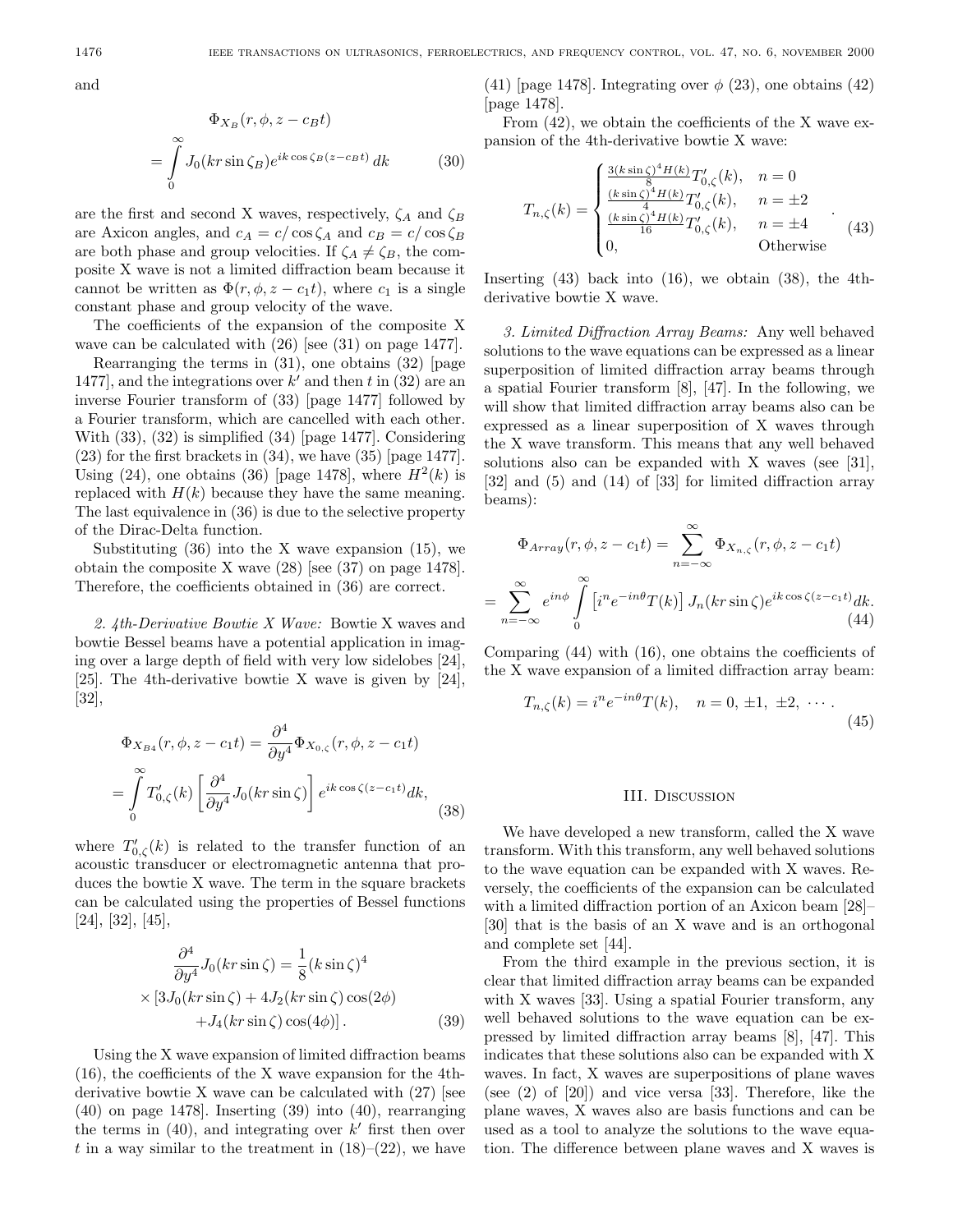$$
T_{n,\zeta}(k) = \frac{k^2 c \sin \zeta \cos \zeta H(k)}{(2\pi)^2}
$$

$$
\times \int_0^\infty r dr \int_0^\pi d\phi \int_{-\pi}^\phi dt \Phi(r,\phi,z,t) \Phi_{A_{n,k,\zeta}}^*(r,\phi,z-c_1t)
$$

$$
= \frac{k^2 c \sin \zeta \cos \zeta H(k)}{(2\pi)^2} \int_0^\pi r dr \int_{-\pi}^\pi d\phi \int_{-\infty}^\infty dt
$$

$$
\times \int_0^\infty dk' \left[ K_A J_0(k' r \sin \zeta_A) e^{ik' \cos \zeta_A(z-c_A t)} + K_B J_0(k' r \sin \zeta_B) e^{ik' \cos \zeta_B(z-c_B t)} \right]
$$

$$
\times \left[ e^{-in\phi} J_n(k r \sin \zeta) e^{-ik \cos \zeta(z-c_1 t)} \right]. \tag{31}
$$

$$
T_{n,\zeta}(k) = \frac{k^2 c \sin \zeta \cos \zeta H(k)}{(2\pi)^2} 2\pi \left[ \int_{-\pi}^{\pi} d\phi e^{-in\phi} \right] \int_{-\infty}^{\infty} dt \frac{1}{2\pi} \int_{-\infty}^{\infty} dk'
$$

$$
\times H(k') \int_{0}^{\infty} r dr \left[ K_A J_0(k' r \sin \zeta_A) e^{ik'z \cos \zeta_A} + K_B J_0(k' r \sin \zeta_B) e^{ik'z \cos \zeta_B} \right]
$$

$$
\times J_n(k r \sin \zeta) e^{-ikz \cos \zeta} e^{-ik'ct} e^{ikct}, \tag{32}
$$

$$
\frac{H(k')}{c} \int_{0}^{\infty} r dr \left[ K_A J_0(k' r \sin \zeta_A) e^{ik'z \cos \zeta_A} + K_B J_0(k' r \sin \zeta_B) e^{ik'z \cos \zeta_B} \right]
$$

$$
\times J_n(k r \sin \zeta) e^{-ikz \cos \zeta}, \tag{33}
$$

$$
T_{n,\zeta}(k) = \frac{k^2 \sin \zeta \cos \zeta H^2(k)}{(2\pi)^2} 2\pi \left[ \int_{-\pi}^{\pi} d\phi e^{-in\phi} \right]
$$

$$
\times \int_{0}^{\infty} r dr \left[ K_A J_0(kr \sin \zeta_A) e^{ikz \cos \zeta_A} + K_B J_0(kr \sin \zeta_B) e^{ikz \cos \zeta_B} \right]
$$

$$
\times J_n(kr \sin \zeta) e^{-ikz \cos \zeta}.
$$
(34)

$$
T_{n,\zeta}(k) = k^2 \sin \zeta \cos \zeta H^2(k)
$$

$$
\times \int_0^\infty r dr \left[ K_A J_0(kr \sin \zeta_A) e^{ikz \cos \zeta_A} + K_B J_0(kr \sin \zeta_B) e^{ikz \cos \zeta_B} \right]
$$

$$
\times J_0(kr \sin \zeta) e^{-ikz \cos \zeta} \delta_K(n). \tag{35}
$$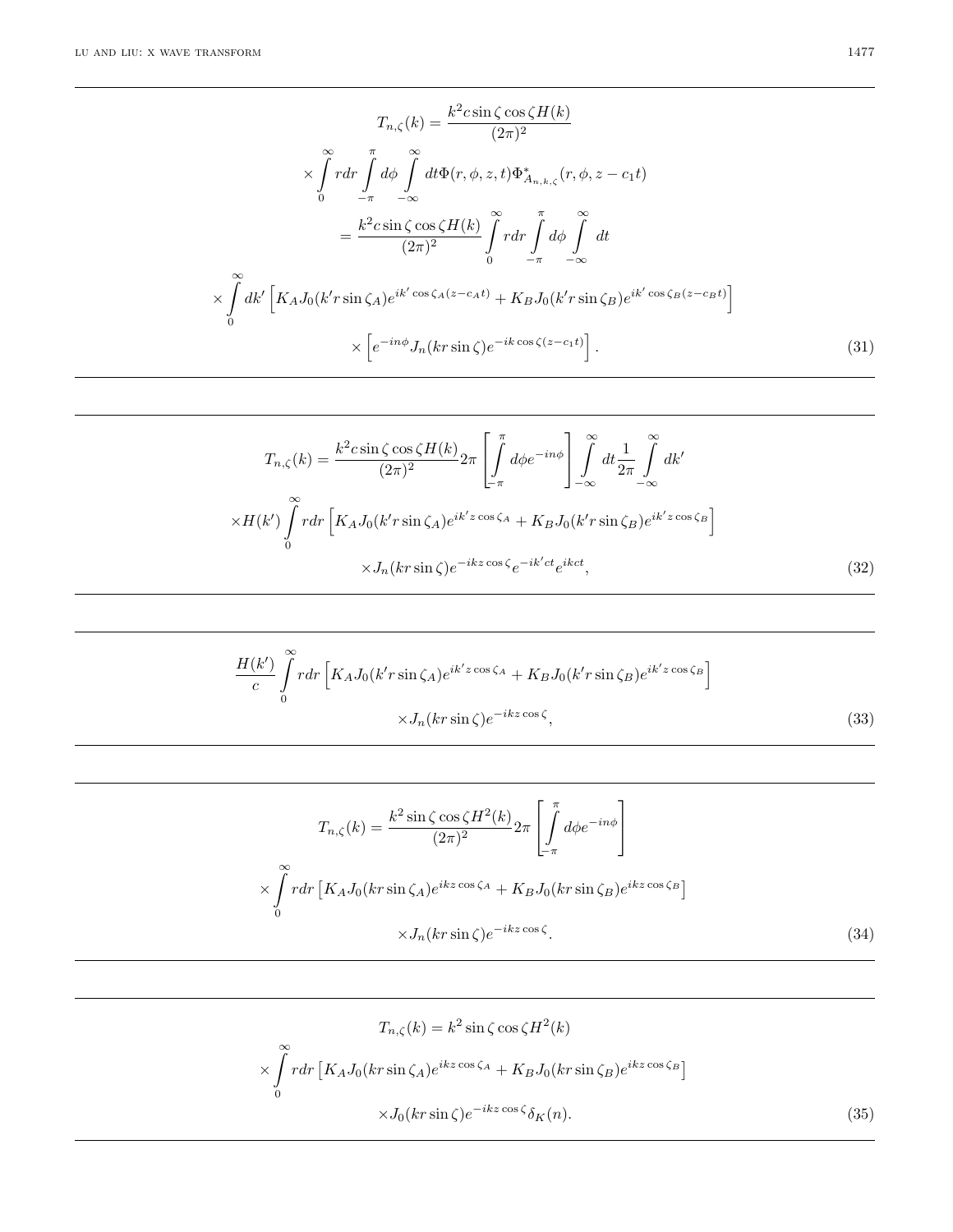$$
T_{n,\zeta}(k) = k^2 \sin \zeta \cos \zeta H(k)
$$
  
\n
$$
\times \left[ K_A \frac{\delta(\sin \zeta_A - \sin \zeta)}{k^2 \sqrt{\sin \zeta_A \sin \zeta}} e^{ikz \cos \zeta_A} + K_B \frac{\delta(\sin \zeta_B - \sin \zeta)}{k^2 \sqrt{\sin \zeta_B \sin \zeta}} e^{ikz \cos \zeta_B} \right]
$$
  
\n
$$
\times e^{-ikz \cos \zeta} \delta_K(n)
$$
  
\n
$$
= \cos \zeta H(k) \left[ K_A \delta(\sin \zeta_A - \sin \zeta) + K_B \delta(\sin \zeta_B - \sin \zeta) \right] \delta_K(n),
$$
 (36)

$$
\Phi(\vec{r},t) = \sum_{n=-\infty}^{\infty} \int_{0}^{\pi/2} \left[ e^{in\phi} \int_{0}^{\infty} T_{n,\zeta}(k) J_n(kr\sin\zeta) e^{ik\cos\zeta(z-c_1t)} dk \right] d\zeta
$$

$$
= \sum_{n=-\infty}^{\infty} \int_{0}^{\pi/2} d\zeta e^{in\phi} \int_{0}^{\infty} dk
$$

$$
\times \cos\zeta \left[ K_A \delta(\sin\zeta_A - \sin\zeta) + K_B \delta(\sin\zeta_B - \sin\zeta) \right] \delta_K(n)
$$

$$
\times J_n(kr\sin\zeta) e^{ik\cos\zeta(z-c_1t)}
$$

$$
= \int_{0}^{\infty} dk \left[ K_A J_0(kr\sin\zeta_A) e^{ik\cos\zeta_A(z-c_At)} + K_B J_0(kr\sin\zeta_B) e^{ik\cos\zeta_B(z-c_Bt)} \right].
$$
(37)

$$
T_{n,\zeta}(k) = \frac{cH(k)}{(2\pi)^2 J_n^2(kr\sin\zeta)}
$$

$$
\times \int_{-\pi}^{\pi} d\phi \int_{-\infty}^{\infty} dt \Phi_{X_{B4}}(r,\phi,z-c_1t) \Phi_{A_{n,k,\zeta}}^*(r,\phi,z-c_1t)
$$

$$
= \frac{cH(k)}{(2\pi)^2 J_n^2(kr\sin\zeta)}
$$

$$
\times \int_{-\pi}^{\pi} d\phi \int_{-\infty}^{\infty} dt \left[ \int_{0}^{\infty} T'_{0,\zeta}(k') \frac{\partial^4}{\partial y^4} J_0(k'r\sin\zeta) e^{ik'\cos\zeta(z-c_1t)} dk' \right]
$$

$$
\times \left[ e^{-in\phi} J_n(kr\sin\zeta) e^{-ik\cos\zeta(z-c_1t)} \right]. \tag{40}
$$

$$
T_{n,\zeta}(k) = \frac{H(k)}{2\pi J_n^2(kr\sin\zeta)} T'_{0,\zeta}(k) \int\limits_{-\pi}^{\pi} d\phi e^{-in\phi} J_n(kr\sin\zeta)
$$
  

$$
\frac{1}{8} (k\sin\zeta)^4 \left[3J_0(kr\sin\zeta) + 4J_2(kr\sin\zeta)\cos 2\phi + J_4(kr\sin\zeta)\cos 4\phi\right].
$$
 (41)

$$
T_{n,\zeta}(k) = \frac{(k \sin \zeta)^4 H(k)}{16\pi J_n^2(kr \sin \zeta)} T'_{0,\zeta}(k) J_n(kr \sin \zeta)
$$
  
 
$$
\times [6\pi J_0(kr \sin \zeta) \delta_K(n) + 4\pi J_2(kr \sin \zeta) \delta_K(n-2) + 4\pi J_2(kr \sin \zeta) \delta_K(n+2) + \pi J_4(kr \sin \zeta) \delta_K(n-4) + \pi J_4(kr \sin \zeta) \delta_K(n+4)].
$$
 (42)

 $\times$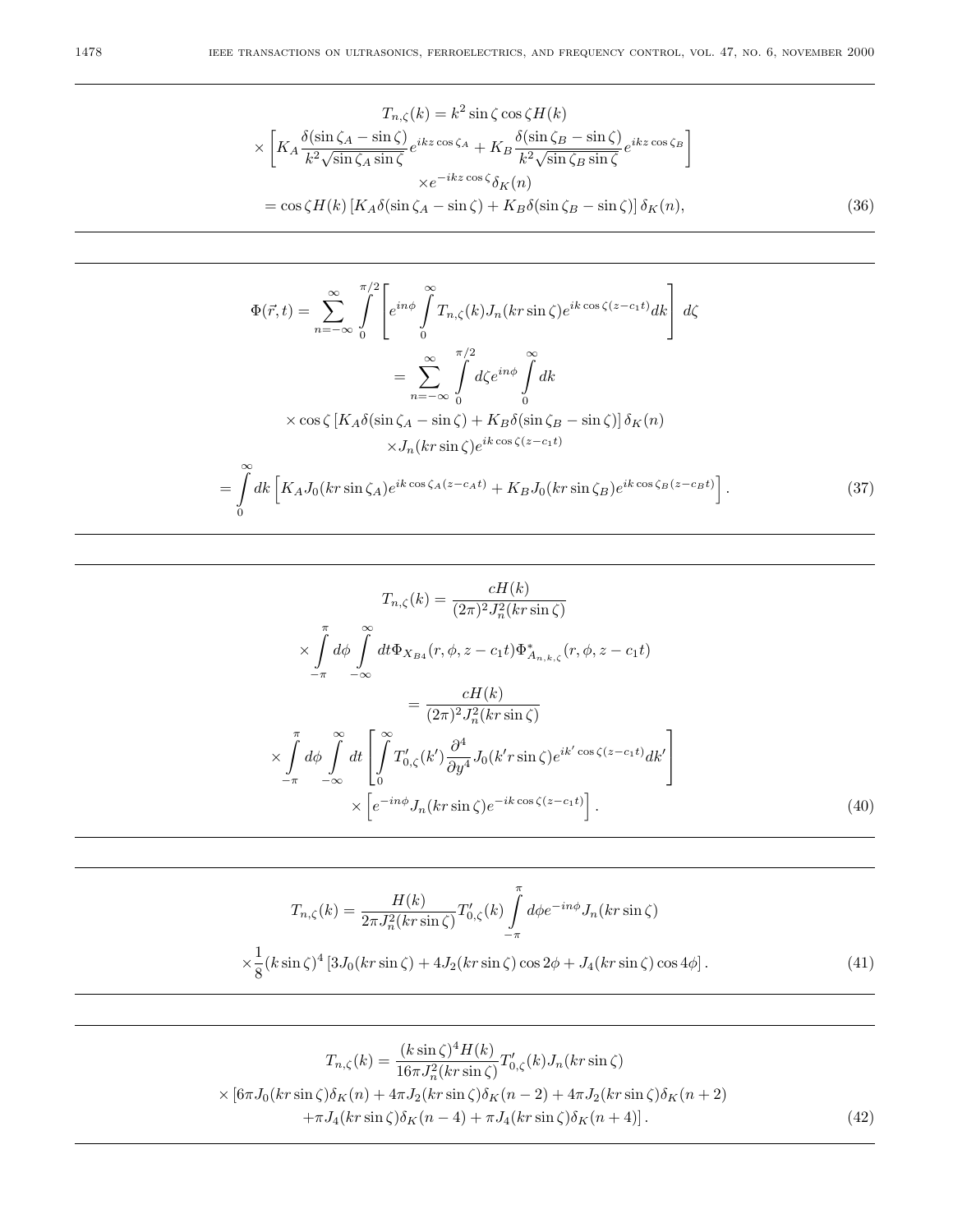$$
\int_{-\pi}^{\pi} d\phi \int_{-\infty}^{\infty} dt \Phi(r, \phi, z - c_1 t) \Phi_{A_{n,k,\zeta}}^*(r, \phi, z - c_1 t)
$$
\n
$$
= \int_{-\pi}^{\pi} d\phi \int_{-\infty}^{\infty} dt \left[ \sum_{n' = -\infty}^{\infty} e^{in' \phi} \int_{0}^{\infty} dk' T_{n',\zeta}(k') J_{n'}(k' r \sin \zeta) e^{ik' \cos \zeta(z - c_1 t)} \right]
$$
\n
$$
\times \left[ e^{-in\phi} J_n(k r \sin \zeta) e^{-ik \cos \zeta(z - c_1 t)} \right].
$$
\n(46)

$$
\int_{-\pi}^{\pi} d\phi \int_{-\infty}^{\infty} dt \Phi(r, \phi, z - c_1 t) \Phi_{A_{n,k,\zeta}}^*(r, \phi, z - c_1 t)
$$
\n
$$
= \frac{2\pi H(k)}{c} \sum_{n'=-\infty}^{\infty} \left[ \int_{-\pi}^{\pi} d\phi e^{i(n'-n)\phi} \right] T_{n',\zeta}(k) J_{n'}(kr \sin \zeta) J_n(kr \sin \zeta).
$$
\n(49)

that the latter are localized in addition to being limited diffraction.

## A. Conditions

In the derivation of the X wave transform, we have assumed that the solutions to the wave equation are well behaved. These solutions should not be singular and could possibly be produced with a physical device. Physically realizable solutions to the wave equation are of particular interest in real world.

We also have ignored the backward propagating waves and waves that are in the reverse directions of the axial axis,  $z$ , and time,  $t$ . These components can be easily added to the results  $((15)$  and  $(16))$  if the solutions to be expanded contain them. However, in the real world, backward propagating waves will not exist if there is no boundary (1).

## B. Significance

The X wave transform is significant because it generalizes limited diffraction beams studied previously, reveals the intrinsic relationship among these beams, and establishes a relationship between X waves and any well behaved solutions to the wave equation. Because X waves could have many applications in various areas (see Section I), the X wave transform can be used as a tool to explore new solutions to the wave equation and study their usefulness in practice. This has been demonstrated by the examples in [32] in which a method was developed to construct limited diffraction beams of desired properties and of practical applications. In addition, because X waves can be approximated well with physical devices such as an acoustic transducer, electromagnetic antenna, or a laser gun [40] over a large depth of field, realization of other well behaved solutions to the wave equation also could be explored through the X wave transform.

## IV. Conclusions

A new transform, called the X wave transform, is developed. This transform establishes a relationship between the X waves and any well behaved solutions, including limited diffraction solutions to the wave equation. Because X waves are localized in space and can be approximately produced with a physical device over a large depth of field, they could have many applications. Therefore, the X wave transform can be used as a tool to explore new limited diffraction beams or new solutions to the wave equations that may have practical applications.

#### Appendix

For limited diffraction beams, the coefficients of the X wave expansion  $(16)$  can be calculated with a simpler formula (27). The derivation of the formula is similar to that in (26) and will be given in this Appendix.

Multiplying both sides of  $(16)$  with a conjugation of the limited diffraction portion of an Axicon beam (17) and integrating the results over both the variables,  $\phi$  and t, we have  $(46)$ . Rearranging the terms in  $(46)$ , one obtains:

$$
\int_{-\pi}^{\pi} d\phi \int_{-\infty}^{\infty} dt \Phi(r, \phi, z - c_1 t) \Phi_{A_{n,k,\zeta}}^*(r, \phi, z - c_1 t)
$$

$$
= 2\pi \sum_{n' = -\infty}^{\infty} \left[ \int_{-\pi}^{\pi} d\phi e^{i(n' - n)\phi} \right]
$$

$$
\times \int_{-\infty}^{\infty} dt \frac{1}{2\pi} \int_{-\infty}^{\infty} dk' T_{n',\zeta}(k') H(k') J_{n'}(k' r \sin \zeta) J_n(k r \sin \zeta)
$$

$$
\times e^{iz \cos \zeta(k' - k)} e^{ik'ct} e^{ikct}, \qquad (47)
$$

where the integrations over  $k'$  and t in (47) are an inverse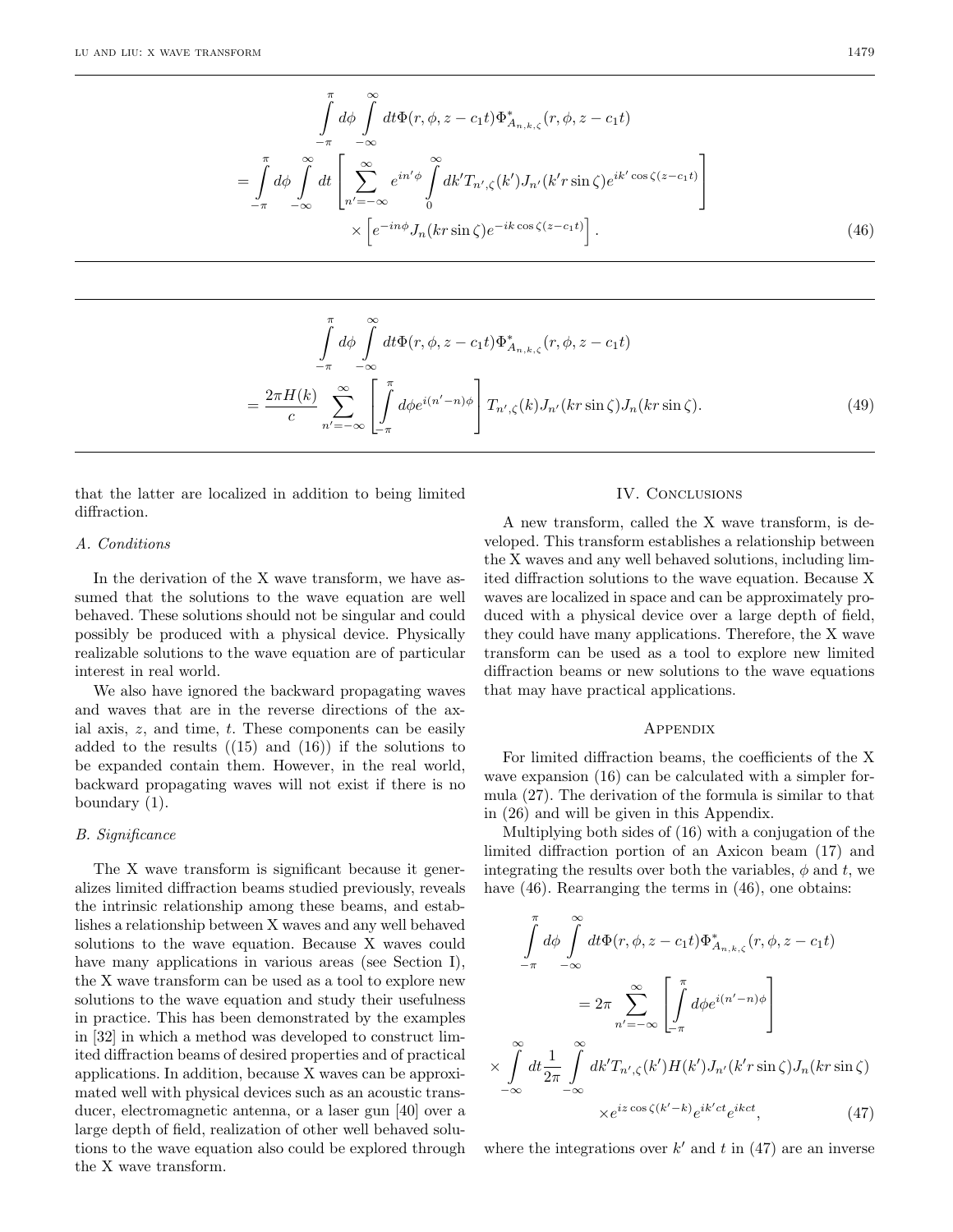Fourier transform of

$$
\frac{T_{n',\zeta}(k')H(k')}{c}J_{n'}(k'r\sin\zeta)J_n(kr\sin\zeta)e^{iz\cos\zeta(k'-k)},\tag{48}
$$

followed by a Fourier transform, which cancel each other. With  $(48)$ ,  $(47)$  is simplified to  $(49)$  [page 1479]. The square brackets in (49) [page 1479] are given by (23). Substitute  $(23)$  into  $(49)$ , we have:

$$
\int_{-\pi}^{\pi} d\phi \int_{-\infty}^{\infty} dt \Phi(r, \phi, z - c_1 t) \Phi_{A_{n,k,\zeta}}^*(r, \phi, z - c_1 t)
$$

$$
= \frac{(2\pi)^2 H(k) J_n^2(kr \sin \zeta)}{c} T_{n,\zeta}(k) \tag{50}
$$

From  $(50)$ , we obtain  $(27)$ .

#### **ACKNOWLEDGMENT**

The authors appreciate the reviewers' suggestions and comments that may improve the quality of the paper.

#### **REFERENCES**

- [1] J. A. Stratton, Electromagnetic Theory. New York: McGraw-Hill, 1941, p. 356.
- [2] J. Durnin, "Exact solutions for nondiffractingbeams. I. The scalar theory," J. Opt. Soc. Amer. A, vol. 4, no. 4, pp. 651– 654, 1987.
- [3] J. Durnin, J. J. Miceli, Jr., and J. H. Eberly, "Diffraction-free beams," Phys. Rev. Lett., vol. 58, pp. 1499–1501, Apr. 13, 1987.
- [4] J. N. Brittingham, "Focus wave modes in homogeneous Maxwell's equations: Transverse electric mode," J. Appl. Phys., vol. 54, no. 3, pp. 1179–1189, 1983.
- [5] R. W. Ziolkowski, "Exact solutions of the wave equation with complex source locations," J. Math. Phys., vol. 26, pp. 861–863, Apr. 1985.
- [6] R. W. Ziolkowski, D. K. Lewis, and B. D. Cook, "Evidence of localized wave transmission," Phys. Rev. Lett., vol. 62, pp. 147– 150, Jan. 9, 1989.
- [7] E. Heyman, B. Z. Steinberg, and L. B. Felsen, "Spectral analysis of focus wave modes," J. Opt. Soc. Amer. A, vol. 4, pp. 2081– 2091, Nov. 1987.
- [8] R. Donnelly, D. Power, G. Templeman, and A. Whalen, "Graphic simulation of superluminal acoustic localized wave pulses," IEEE Trans. Ultrason., Ferroelect., Freq. Contr., vol. 41, no. 1, pp. 7–12, 1994.
- [9] J.-Y. Lu, H. Zou, and J. F. Greenleaf, "Biomedical ultrasound beam forming," Ultrasound Med. Biol., vol. 20, pp. 403–428, July 1994.
- [10] J.-Y. Lu and J. F. Greenleaf, "Ultrasonic nondiffracting transducer for medical imaging," IEEE Trans. Ultrason., Ferroelect., Freq. Contr., vol. 37, pp. 438–447, Sep. 1990.
- $[11]$  ——, "Pulse-echo imaging using a nondiffracting beam transducer," Ultrasound Med. Biol., vol. 17, pp. 265–281, May 1991.
- [12] J.-Y. Lu, T. K. Song, R. R. Kinnick, and J. F. Greenleaf, "In vitro and in vivo real-time imaging with ultrasonic limited diffraction beams," IEEE Trans. Med. Imaging, vol. 12, pp. 819– 829, Dec. 1993.
- [13] J.-Y. Lu and J. F. Greenleaf, "Evaluation of a nondiffracting transducer for tissue characterization," in Proc. IEEE Ultrason. Symp., 1990, pp. 795–798.
- [14] J.-Y. Lu, "Improving accuracy of transverse velocity measurement with a new limited diffraction beam," in Proc. IEEE Ultrason. Symp., 1996, pp. 1255–1260.
- [15] J.-Y. Lu, X.-L. Xu, H. Zou, and J. F. Greenleaf, "Application of Bessel beam for Doppler velocity estimation," IEEE Trans. Ultrason., Ferroelect., Freq. Contr., vol. 42, pp. 649–662, July 1995.
- [16] J.-Y. Lu and J. F. Greenleaf, "Producing deep depth of field and depth-independent resolution in NDE with limited diffraction beams," Ultrason. Imaging, vol. 15, pp. 134–149, Apr. 1993.
- [17] J.-Y. Lu and S. He, "Optical X waves communications," Opt. Commun., vol. 161, pp. 187–192, Mar. 15, 1999.
- [18] J. Ojeda-Castaneda and A. Noyola-lglesias, "Nondiffracting wavefields in grin and free-space," Microwave Opt. Tech. Lett., vol. 3, pp. 430–433, Dec. 1990.
- [19] J.-Y. Lu and J. F. Greenleaf, "Theory and acoustic experiments of nondiffracting X waves," in Proc. IEEE Ultrason. Symp., 1991, pp. 1155–1159.
- [20] ——, "Nondiffracting X waves—exact solutions to freespace scalar wave equation and their finite aperture realizations," IEEE Trans. Ultrason., Ferroelect., Freq. Contr., vol. 39, pp. 19–31, Jan. 1992.
- [21] ——, "Experimental verification of nondiffracting X waves," IEEE Trans. Ultrason., Ferroelect., Freq. Contr., vol. 39, pp. 441–446, May 1992.
- [22] T. K. Song, J.-Y. Lu, and J. F. Greenleaf, "Modified X waves with improved field properties," Ultrason. Imaging, vol. 15, pp. 36–47, Jan. 1993.
- [23] J.-Y. Lu, H. Zou, and J. F. Greenleaf, "A new approach to obtain limited diffraction beams," IEEE Trans. Ultrason., Ferroelect., Freq. Contr., vol. 42, pp. 850–853, Sep. 1995.
- [24] J.-Y. Lu, "Bowtie limited diffraction beams for low-sidelobe and large depth of field imaging," IEEE Trans. Ultrason., Ferroelect., Freq. Contr., vol. 42, pp. 1050–1063, Nov. 1995.
- [25] ——, "Producing bowtie limited diffraction beams with synthetic array experiment," IEEE Trans. Ultrason., Ferroelect., Freq. Contr., vol. 43, pp. 893–900, Sep. 1996.
- [26] J.-Y. Lu and J. F. Greenleaf, "A study of two-dimensional array transducers for limited diffraction beams," IEEE Trans. Ultrason., Ferroelect., Freq. Contr., vol. 41, pp. 724–739, Sep. 1994.
- [27] ——, "Sidelobe reduction for limited diffraction pulse-echo systems," IEEE Trans. Ultrason., Ferroelect., Freq. Contr., vol. 40, pp. 735–746, Nov. 1993.
- [28] J. H. Mcleod, "The Axicon: A new type of optical element," J. Opt. Soc. Amer., vol. 44, p. 592, 1954.
- [29] C. B. Burckhardt, H. Hoffmann, and P. A. Grandchamp, "Ultrasound axicon: A device for focusing over a large depth," J. Acoust. Soc. Amer., vol. 54, pp. 1628–1630, Dec. 1973.
- [30] M. S. Patterson and F. S. Foster, "Acoustic fields of conical radiators," IEEE Trans. Sonics Ultrason., vol. SU-29, pp. 83– 92, Mar. 1982.
- [31] J.-Y. Lu, "Limited diffraction array beams," Int. J. Imaging Sys. Tech., vol. 8, pp. 126–136, Jan. 1997.
- [32] ——, "Designing limited diffraction beams," IEEE Trans. Ultrason., Ferroelect., Freq. Contr., vol. 44, pp. 181–193, Jan. 1997.
- [33] ——, "2D and 3D high frame rate imaging with limited diffraction beams," IEEE Trans. Ultrason., Ferroelect., Freq. Contr., vol. 44, pp. 839–856, July 1997.
- [34] ——, "Experimental study of high frame rate imaging with limited diffraction beams," IEEE Trans. Ultrason., Ferroelect., Freq. Contr., vol. 45, pp. 84–97, Jan. 1998.
- [35] J.-Y. Lu and S. He, "High frame rate imaging with a small number of array elements," IEEE Trans. Ultrason., Ferroelect., Freq. Contr., vol. 46, pp. 1416–1421, Nov. 1999.
- [36] J.-Y. Lu, "A study of signal-to-noise ratio of the Fourier method for construction of high frame rate images," to be published.
- [37] ——, "Transmit-receive dynamic focusing with limited diffraction beams," in Proc. IEEE Ultrason. Symp., 1997, pp. 1543– 1546.
- [38] J. Fagerholm, A. T. Friberg, J. Huttunen, D. P. Morgan, and M. M. Salomaa, "Angular-spectrum representation of nondiffracting X waves," Phys. Rev. E, vol. 54, pp. 4347–4352, Oct. 1996.
- [39] S. Holm, "Bessel and conical beams and approximation with annular arrays," IEEE Trans. Ultrason., Ferroelect., Freq. Contr., vol. 45, pp. 712–718, May 1998.
- [40] P. Saari and K. Reivelt, "Evidence of X-shaped propagationinvariant localized light waves," Phys. Rev. Lett., vol. 79, pp. 4135–4138, Nov. 24, 1997.
- [41] K. Uehara and H. Kikuchi, "Generation of nearly diffraction-free laser beams," Appl. Phys. B, vol. 48, pp. 125–129, 1989.